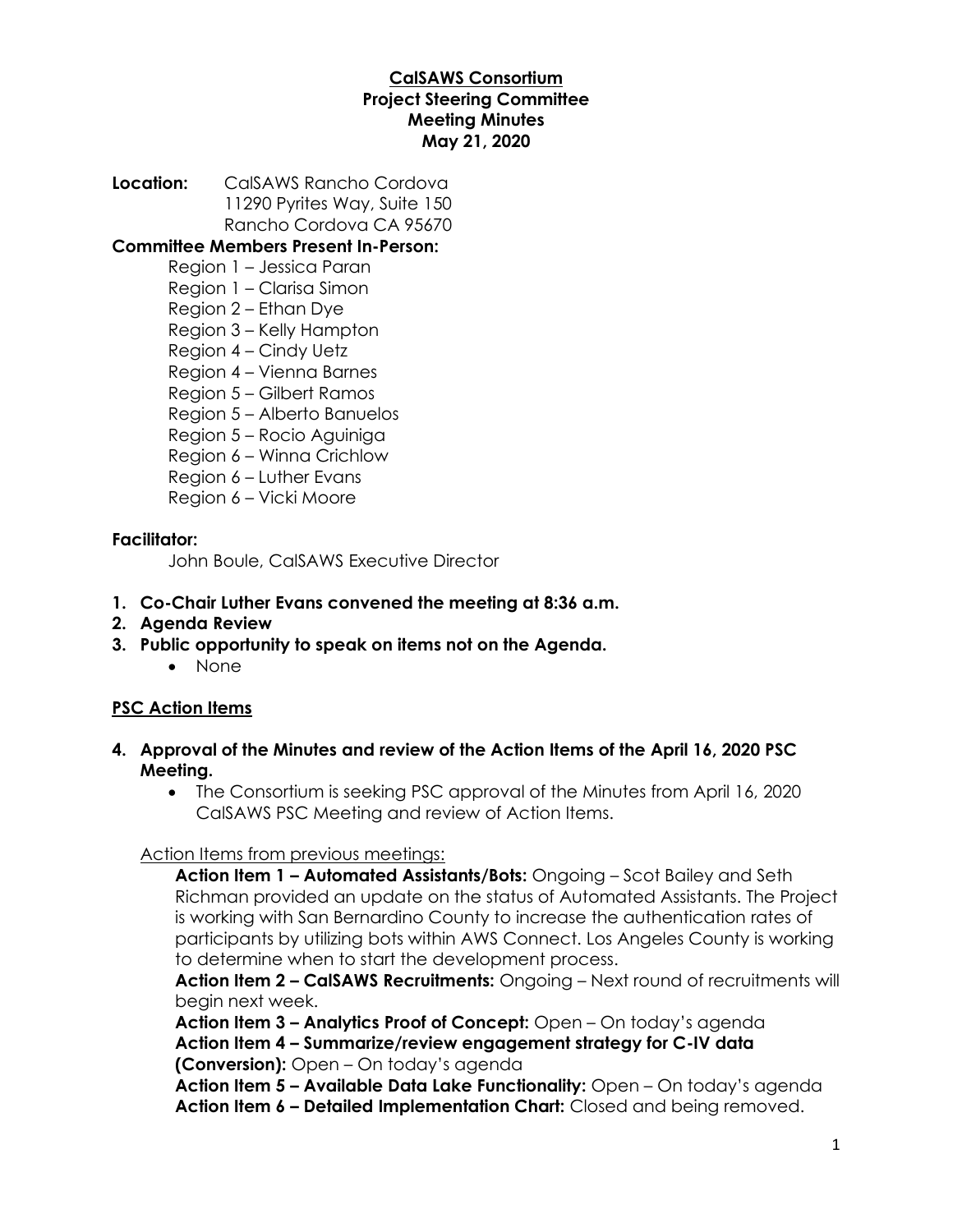**Action Item 7 – Automation ability to reverse ABAWD exemptions:** Closed and being removed.

**Action Item 8 – CalSAWS external partners training:** Open – CalSAWS will be working with the counties to help them identify the training needs in their county for both employees and contractors that access the system.

**Action Item 9 – Child Welfare dashboards:** Open – On today's agenda

Motion to approve was made by Co-Chair Gilbert Ramos. Motion was seconded by Member Jessica Paran. Member, Clarisa Simon, voted to approve. Member, Ethan Dye, voted to approve. Member, Kelly Hampton, voted to approve. Member, Vienna Barnes, voted to approve. Member, Cindy Uetz, voted to approve. Member, Alberto Banuelos, voted to approve. Member, Rocio Aguiniga, voted to approve. Member, Winna Crichlow, voted to approve. Co-Chair, Luther Evans, voted to approve. Member, Vicki Moore, voted to approve. Vote was taken by roll call and the Motion passed.

#### **Informational Items**

#### **5. CalSAWS Project Response to COVID-19 Pandemic**

- Michele Peterson provided an update on the CalSAWS Project Response to COVID-19 Pandemic including key actions taken in the C-IV, CalSAWS, and CalWIN Systems.
- Automation summaries were presented for key actions completed and key actions in-process.
- Text messages for SAR7s will resume May 29, 2020, along with additional processes for SAR7s.

### **6. COVID-19 Medi-Cal Discussion**

- Rene Mollow discussed COVID-19 Medi-Cal and noted that DHCS is extending the delay of processing Medi-Cal annual redeterminations, discontinuances and negative actions for Medi-Cal, Medi-Cal Access Program (MCAP), Medi-Cal Access Infant Program (MCAIP), and County Children's Health Initiative Program (CCHIP) through August 31, 2020.
- Guidance by CMS to state Medicaid programs allows flexibility to delay processing renewals, but not to move the renewal date.
- PSC Member, Kelly Hampton, expressed concerns with the renewals being pushed out to later in the year due to the impact it will have on future workloads.
	- o DHCS is awaiting guidance from CMS regarding resuming processing renewals and dealing with new applications.

Public Comments regarding MAGI and Non-MAGI renewal packets were made by David Kane and were responded to by Rene Mollow.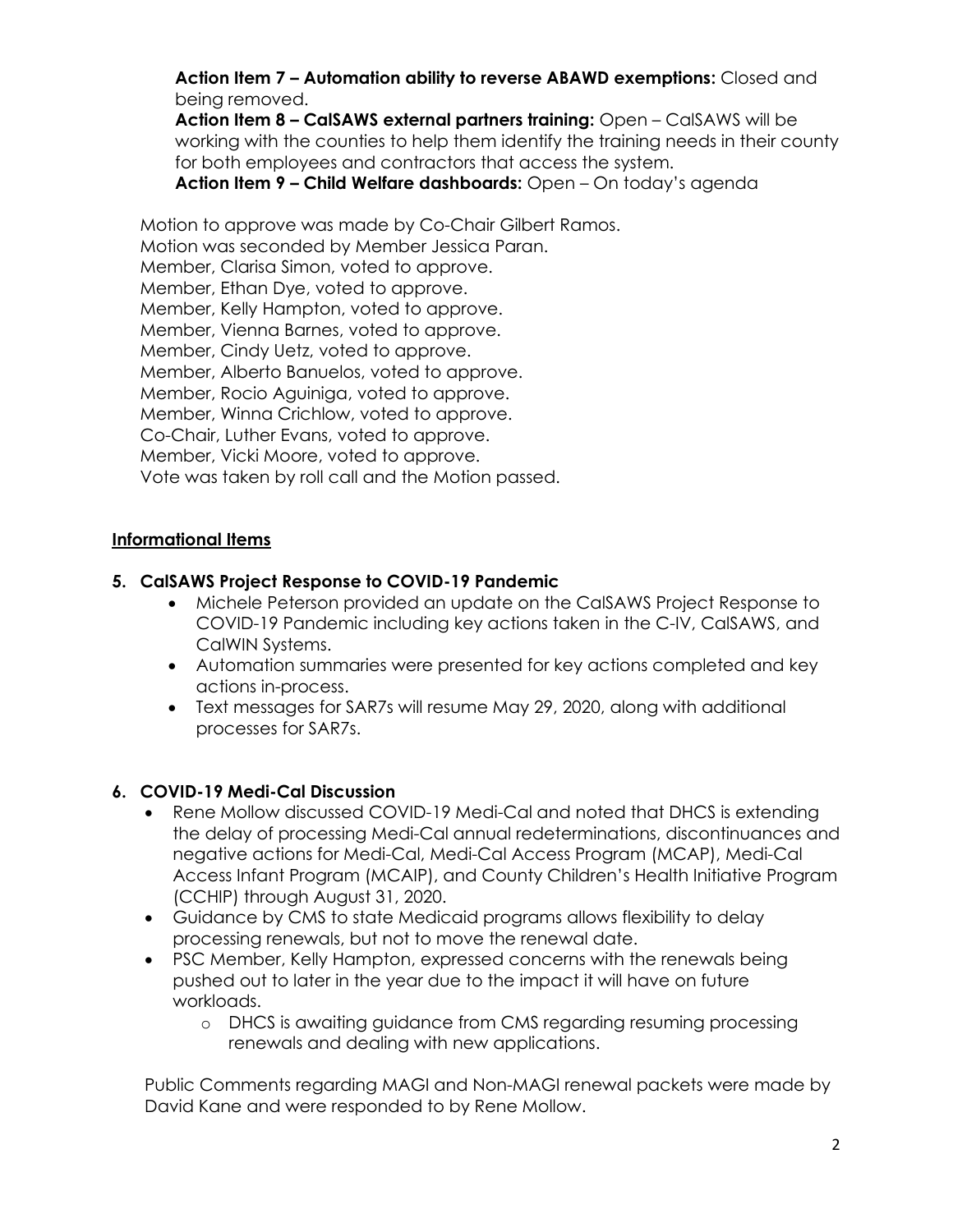### **7. CalSAWS Budget Update – May Revise**

- Holly Murphy provided an update on the CalSAWS Budget and the May Revise.
- Some adjustments are needed to align to more recent APDs.
- SAWS has asked that COVID-19 funding be shifted to the next FY, so the funding can be utilized.
- Work has stopped on the development of functionality for Health for All (Expanded Medi-Cal) as well as Medi-Care Part B and others, due to DHCS informing CalSAWS that funding has been removed from the budget.
	- o If the funding is restored through the legislative process, the timeframe for implementation will need to be adjusted.
- •
- Rocky Givon with CDSS reviewed policy items impacted by the May Revise and stated that the May Revise is posted to their website. The large changes are the suspension of Cal-OAR and reduction to the home visiting program.
- Rene Mollow with DHCS noted that a budget highlight document is posted on their website.

## **8. CalSAWS Project Gantt Chart Update**

- Seth Richman provided an update on CalSAWS Project Gantt Chart.
- CalSAWS is at month 15 with the Migration Project, which is halfway to the C-IV cutover in 2021 and CalSAWS is on-time and on-budget.
- There are 7 releases before the cutover; four remaining for the core Migration requirements and three remaining for Functional Design Sessions.
- The Conversion team hopes to run EDBC for C-IV and CalWIN by this summer.

# **9. Forms Strategy Discussion**

- **CCP7**
	- o June Hutchison discussed the Form Strategy including CCP7.
	- o Client Correspondence is a key component of the CalSAWS system. This correspondence has typically been characterized as State forms, Non-State forms, and County forms.
	- o CalSAWS has a requirement to have one set of State forms available within the system. State forms are items such as Notices of Action, State Reports, State issued program forms such as SAR 7, SAWS 2 Plus, MC 176, WTW 2, etc.
	- o The CalSAWS proposed approach is to maintain a single set of approved State forms. This reduces maintenance and keeps the system aligned to approved State policy. The approach also includes substitution language and naming convention.
	- o Given that all counties will use the CalSAWS system, the goal is that during the draft State Letter process the counties will provide input on substitution language and the official language will be adjusted.
	- o The proposed future CalSAWS Naming Conventions approach will be aligned with the State issued form names whenever possible, as new forms are added and as forms require updates.
	- o The proposed approach for Non-State/County Forms in CalSAWS is to have one set of forms in the system. These forms will be agreed on in the CalSAWS Correspondence Committee. At this time the Non-State forms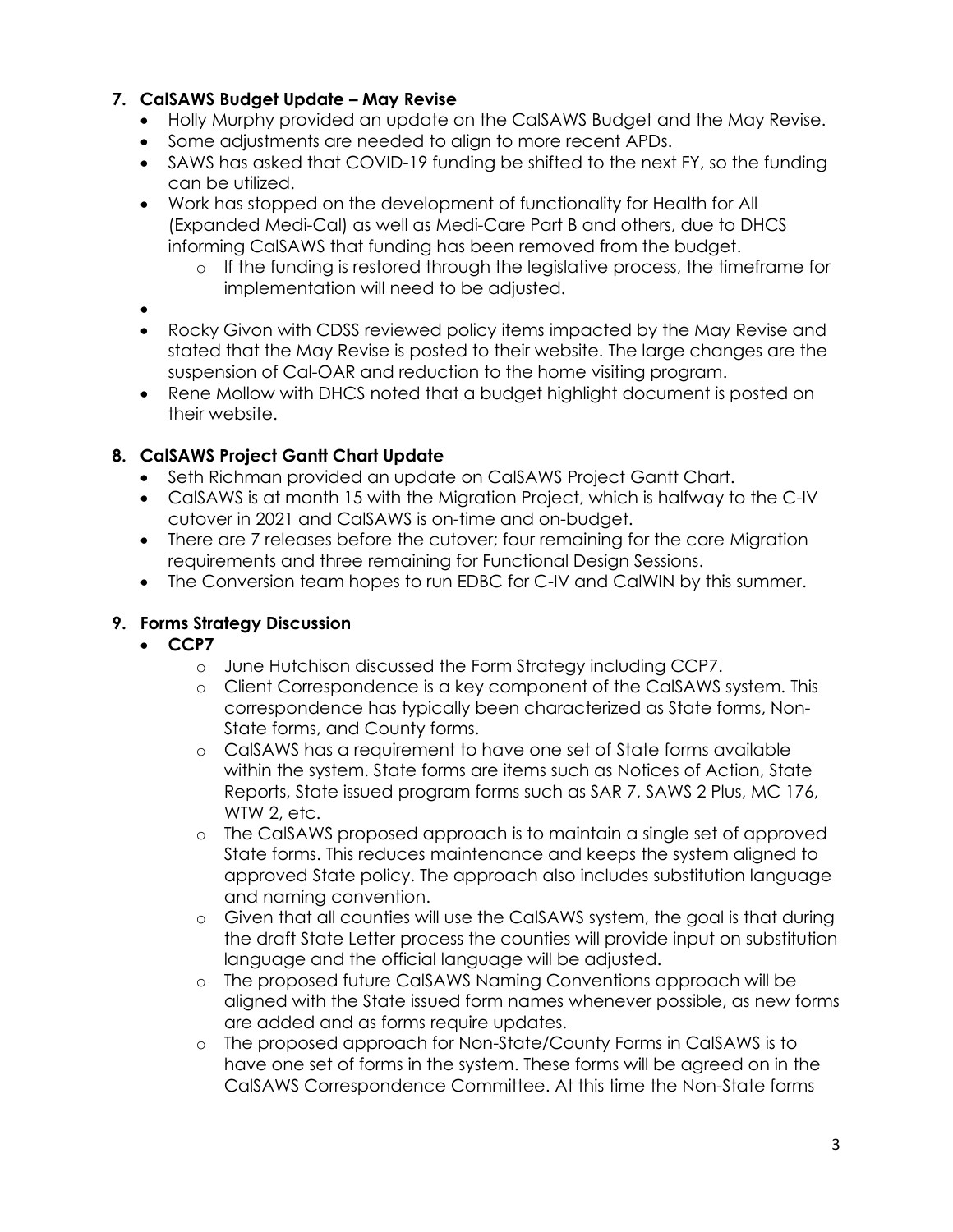from FDS are being evaluated by State agencies to transform them into State forms.

- o The Functional Design Outcome was 113 total number of requirements and 108 requirements related to specific forms.
- o Individual County forms will be maintained as they relate to the GA/GR programs. Other individual county forms will be phased out over time.
- o Karen Rapponotti noted that the current CCP 7 (Child Care Form) has a permitted substitute for Los Angeles County.
- o The Child Care Committee is meeting, including the State, on May 27, 2020 to determine if this form could become the new State form for all counties.

Public Comments were made by Kevin Aslanian Jennifer Tracy, and the Western Center regarding Non-State forms. Rocky Givon of CDSS responded that the normal process for Stakeholder review will be followed.

## **10. GA/GR Timeline/Update**

- Jo Anne Osborn provided an update on the GA/GR Timeline.
- GA/GR scope was approved as part of the March Board meeting.
- Requirements and System Change Requests logged in the project tracking tool, JIRA.
- The Internal Project kick-off was held on April 14, 2020.
- GA/GR CalSAWS Committee kick off was held on May 7, 2020 topics included were GA/GR solution, draft release plan, and future meeting frequency.
- Kristy Hendren with DXC noted that the eligibility pieces that are currently in CalWIN will be migrated over to the current solution that determines eligibility rules in CalSAWS.
- There will be no change to Los Angeles County GA/GR Solution.
- The solution will:
	- Leverage components of existing LRS functionality are MEDS interface updates and GA 237.
	- Leverage components of existing C-IV managed GA program manual EDBC and Fiscal integration.
	- Leverage components of existing CalWIN functionality is replat forming existing Client Correspondence into a new correspondence service in the cloud.
- The next steps are to continue to refine the release plan, develop a county engagement plan, complete C-IV GA managed design, etc.

# **11. CalSAWS Roadshows Update**

- Ted Anderson provided an update on CalSAWS Roadshows.
- The Roadshows have been completed and a few CRFIs will be sent out in the month of June requesting follow-up information for certain contact points.
- In July, CalSAWS will start the readiness review for C-IV Migration.
- Poll Everywhere was utilized during the Roadshows and the participants questions were presented.
- The CalSAWS Project is seeking the following Implementation Support Roles: Implementation Point of Contact, Conversion POC, TPOC, CNC, and UAT Tester.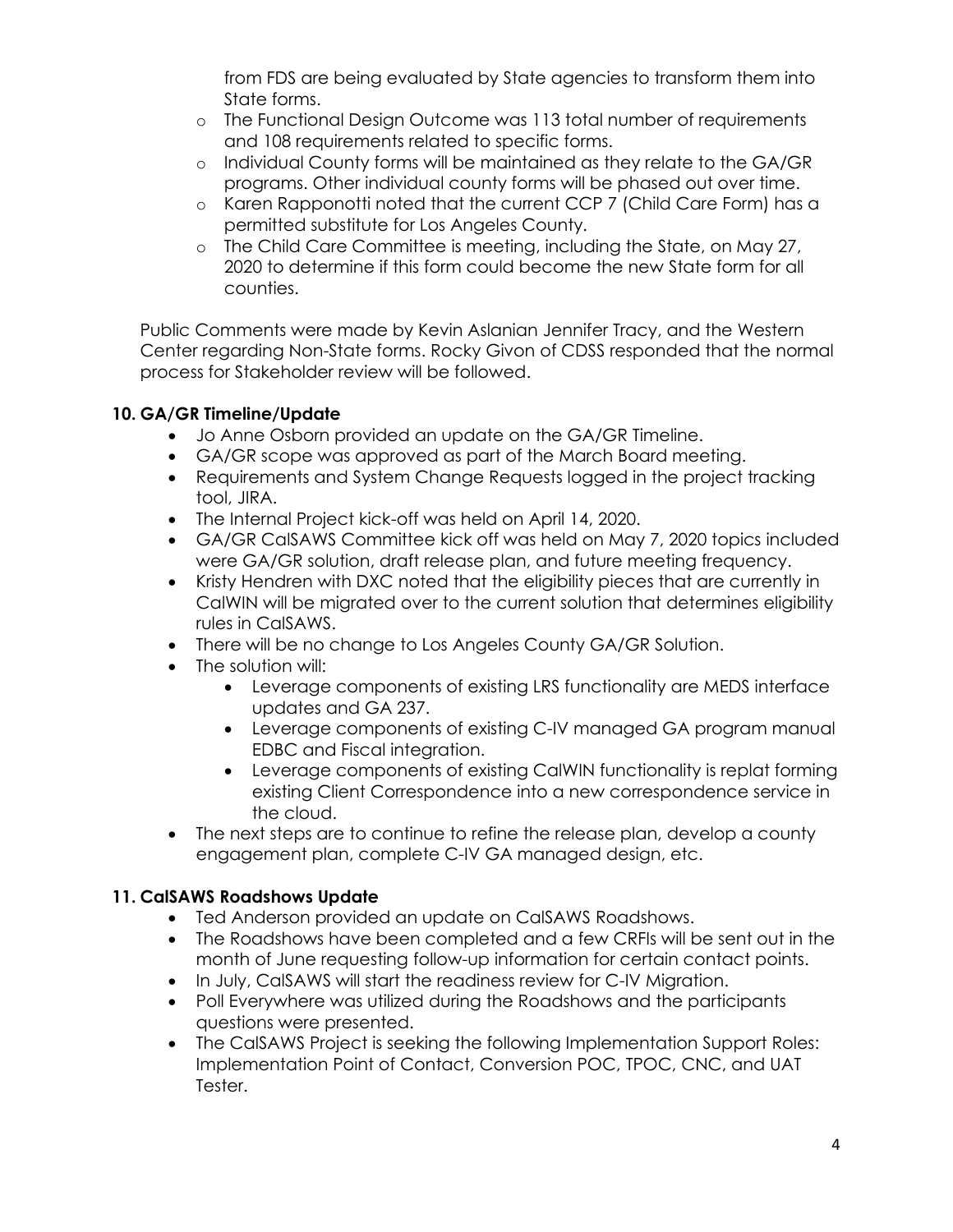• A PPOC Survey was distributed on May 4, 2020 to all C-IV County CalSAWS Primary Points of Contact. It was hosted by SAAS Survey Tool, whose link was distributed via email from the CalSAWS Communication mailbox.

## **12. CalSAWS Analytics Solution Update**

- **Schedule of Releases for Child Welfare Dashboards**
	- o Luz Esparza provided an update on CalSAWS Analytics Solution including schedule of releases for Child Welfare Dashboards.
	- o Upcoming webinar meeting topics will be analytics project overview, purpose-built data sets review, purpose build data sets feedback, dashboard portfolio review, and dashboard portfolio feedback.

Public comment from Kevin Aslanian: Are these webinars online and can they participate?

Response: These are internal items the Project is working through and they are a design session.

### **13. Overview of ForgeRock Implementation**

- Luz Esparza provided an overview of ForgeRock Implementation.
- The Base Enablement completed installation and configuration of Disaster Recovery environment.
- LRS/CalSAWS integration development is in progress. Updates have been delivered to integrated test environments.
- Integration with CalWIN (DXC) for connectivity to ForgeRock services to support API integration has been completed.
- The first two applications planned to leverage ForgeRock are OCAT and the LRS/CalSAWS System.

### **14. Conversion Team Update**

### • **C-IV County Engagement**

- o Keith Salas and Paul Trisler provided an update on Conversion Team including C-IV County Engagement.
	- o Phase 1 Defined During Conversion Development Lifecycle a process where identified anomalies within the C-IV data are resolved within Legacy, Conversion Team, and/or Counties.
	- o Phase 2 Defined Six months prior to Go-Live will be user acceptance testing, user security profile setup, and post cutover application click-thru.
	- o Phase 3 Defined Six months post Go-Live post conversion case review. After the conversion cutover is complete and the counties have migrated and live on CalSAWS. County Case Workers reviewing their converted cases as part of their daily business process.

### **15. OCAT Update**

- Ron Harris and Jennifer Martindill with Cambria Solutions provided and update on OCAT.
- Application development and test is on track to start final System Test on June 15, 2020.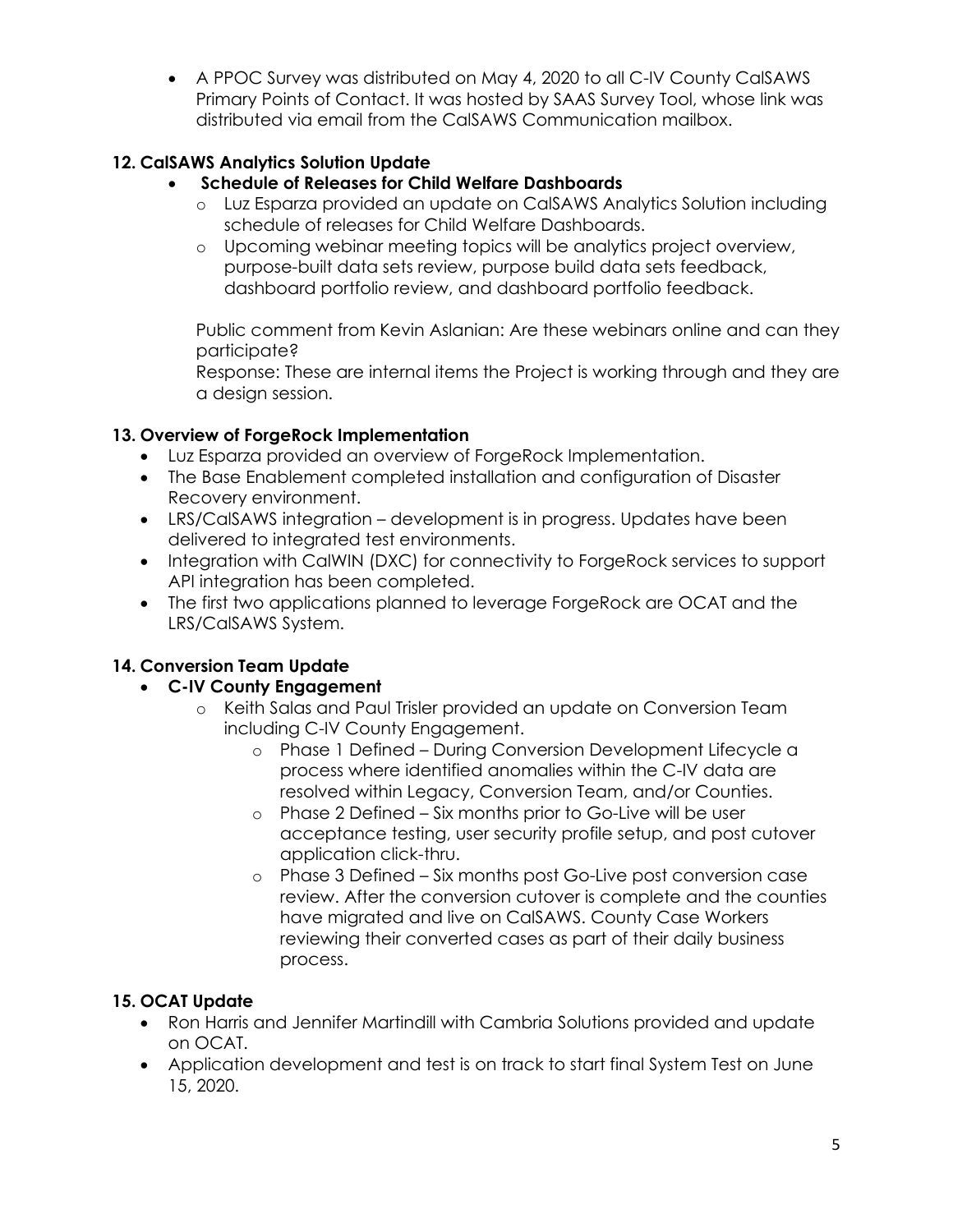- Training materials are in progress and UAT planning and preparation is in progress.
- The cutover Go-Live will be on Monday, August 24, 2020 and the Help Desk planning is in progress.
- The application development and test are 80% complete and remaining tasks are in progress and on track.
- Communication is taking place with the Counties, so they know what tasks to prepare for and the County Testers will have a forum for providing feedback.
- The June JPA Board meeting preparation OCAT Demo will be a 10-minute recorded demo focusing on changes and a walk-through integration with all three systems.

Public comment from Kevin Aslanian: Will this test include the beneficiaries that will use the system?

OCAT is not a public-facing System that beneficiaries use directly, so it is not in the scope of the Project.

## **16. Procurement Update**

- **Portal/Mobile**
- **CalWIN OCM**
- **Central Print**
	- o Tom Hartman provided an update on procurement including Portal/mobile, CalWIN OCM, and Central Print.
	- o Portal/Mobile
		- o There was changes with terms and conditions with Portal/Mobile, but not the scope of the work.
		- o There was a 30% reduction in cost.
		- o There will be a meeting on May 28, 2020 with advocates to discuss the requirements.
		- o The contract is in State/Federal review.
	- o CalWIN OCM is in the evaluation process and it's on track/on time.
	- o CalSAWS is working with OSI and CMS to request a waiver for the release of the Central Print RFP prior to the final federal review.

Public Comment from Jennifer Tracy: What is the final price for the AA contract? Tom Hartman will provide the numbers to Jennifer Tracy offline.

### **17. State Partners Updates**

- **OSI**
- **CDSS**
- **DHCS**
	- o OSI Brandon Hansard
		- o Continuing to work with partners on the expedited review and approval of contracts.
		- o Steve Zaretsky reported that OSI has confirmation from CMS that they have drafted the approval letter for the As Needed IAPDU. FNS approval was received several weeks ago.
		- o Several amendments are still under review at the federal level.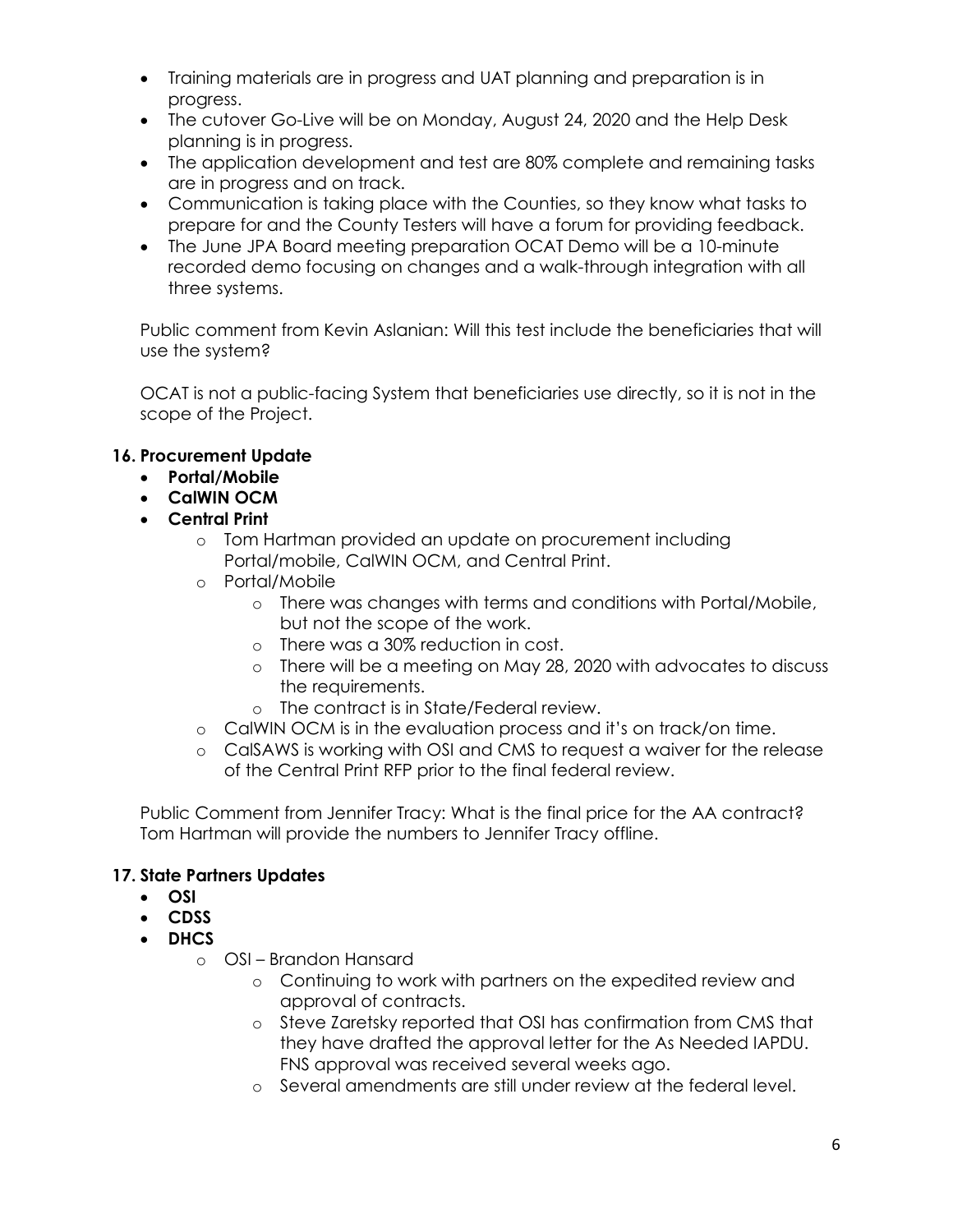- o A walk-through of the ClearBest amendment is scheduled for next week.
- o Overall discussions on amendments has been positive and OSI will continue to engage with them.
- o CDSS Rocky Givon
	- o Thanked everyone for all their hard work and continuing to work on last few policy decisions.
	- o Natasha Nicolai discussed her new role and the CDSS reorganization and the new Research, Automation, and Data Division.
- o DHCS Rene Mollow
	- o Partnering with CWDA to look at Medi-Cal enrollment numbers. The unemployment rate and the delay in processing renewals is contributing to the Medi-Cal enrollment. A deeper dive is being taken to look at the applications that are being received. Federal flexibilities are allowing for time to process applications and renewals. As information is published it will be shared amongst the partners.
	- o Flexibility from CMS is being looked, and discussed with CMS, to see how it may be operationalized as a matter of policy for when there are future public health emergencies.

#### **18. Regional Updates**

- Region 1 Clarisa Simon & Jessica Paran
	- o Contra Costa County is allowing limited in-house services. They are also potentially expanding mobile work for some functions in their work force.
	- o Napa County is open for limited services.
	- o San Mateo County continue to support various alternative housing sites. Also, in the process of developing the remobilization plan.
	- o Solano County is teleworking and using virtual tools and focusing on intake. They are utilizing portals to communicate.
	- o San Francisco County had some of its service centers closed with limited in-person services. They are planning business resumption. The County is interested in seeing how they can better monitor non-performance of workers and better support staff coming back into the work environment.
	- o Marin County is having a similar experience to San Francisco County. Public Assistance staff are working at testing sites and at the motel shelters for the COVID sites.
- Region 2 Ethan Dye
	- o There is some hiring in El Dorado and Sacramento Counties.
	- o Some counties are facing issues with teleworking, but the counties are working on solutions.
	- o Nevada County Cameron Cook has been promoted to the role of Program Manager.
	- o Sacramento County has hired a third deputy, Debra Birch.
	- o Yuba County is doing some hiring and they are working on distance learning for their Welfare to Work participants.
- Region 3 Kelly Hampton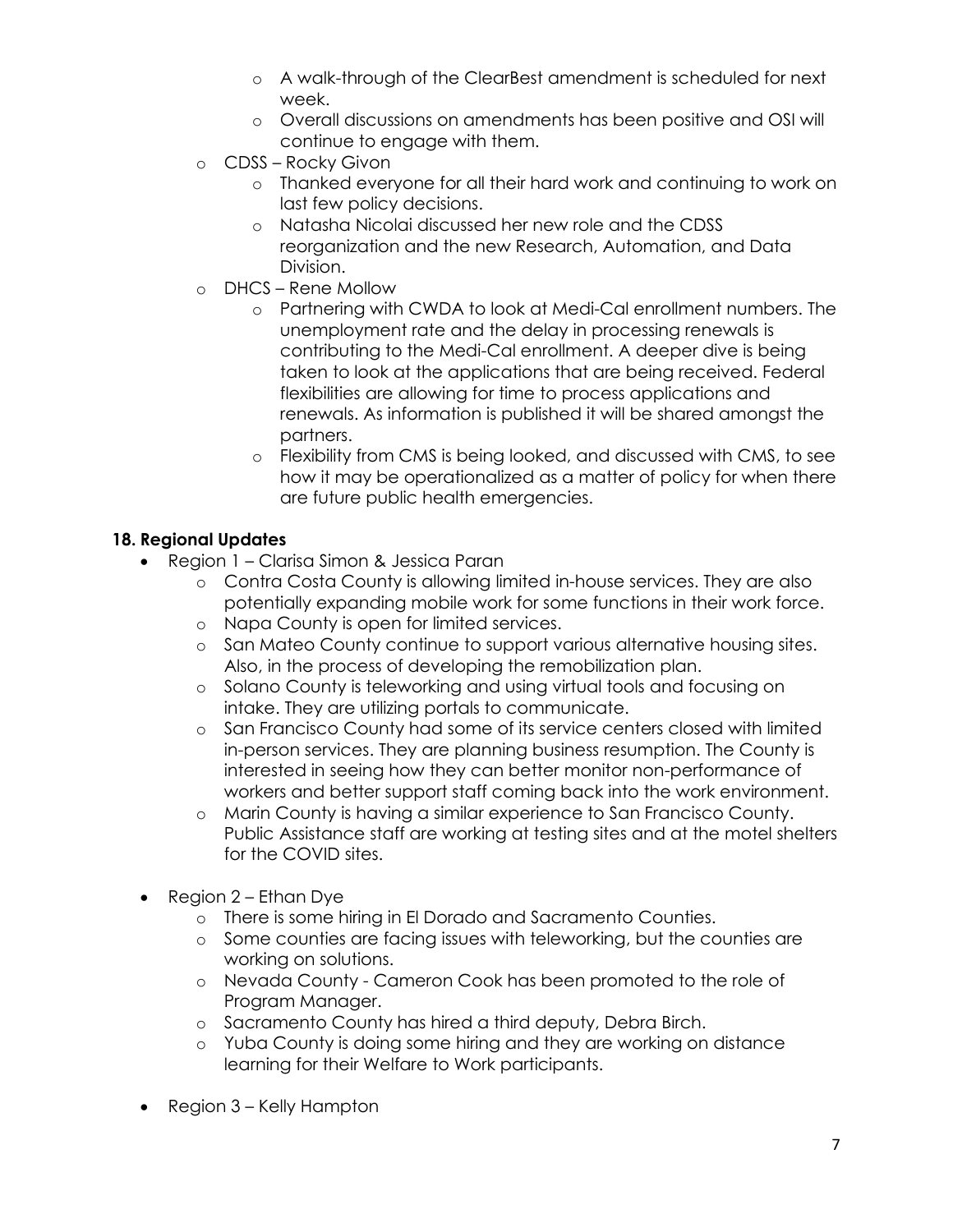- o Del Norte County has limited traffic in their lobby to people that do not have phones and need access to EBT and BIC cards. Half of therir staff is working in office and other half is working from home. They are looking to slowly reopen their lobbies.
- o Glenn County is putting protective equipment in their lobbies and getting sneeze guards to follow CDC guidelines.
- o Lake County has closed their lobby except for emergencies. They're using a video doorbell device and table to communicate with visitors at the door.
- o Humboldt County is fully open but a there's a limit on the number of clients allowed in reception. Social distancing measures are being practiced. In the process of hiring a new eligibility class.
- o Lassen County offices are open, and they are limiting traffic. COVID testing is being is done via a drive-thru method.
- o Mendocino County has a new eligibility class starting June 1, 2020.
- o Shasta County installed sneeze guards in all reception areas and only one office closed. Their Board has approved two additional eligibility units.
- o Siskiyou County is closed to the general public, except for emergencies. They are in phase two of their re-opening plan. They have multiple eligibility vacancies at this time.
- o Tehama County have limited lobby hours for emergency applications and EBT only. A lot of staff is working with the AWS APP Stream service from home. A training class of five is starting soon.
- o Trinity County has a new Interim Director, Liz Hamilton. Their lobby is still closed and are preparing for the large amount of recertifications.
- o Kelly also noted the large amount of activity with their Regional Managers and their counties are sharing resources.
- Region 4 Vienna Barnes
	- o Fresno County IT Department created a new tool for Workers call SS Knowledgebase and it contains a library of articles, videos and tips and tricks for troubleshooting. PASS has seen a large increase in customer visits in the last two months. They have seen a nearly 100% increase in online document submission. The County is heavily using online announcements to keep the public informed
	- o Kern County continues to operate lobbies with minimized hours to limit public contact. Phones were installed in lobbies so customers can contact their Workers directly. They have shifted staff to application processing and call center duties, which has increased their capacity to get work completed. Staff have also been deployed to work from home. This week the County instituted a hard hiring freeze.
	- o Madera County has opened all offices and moved staff to the new complex. Sharon Diaz is their new Deputy Director.
	- o Mariposa County has will begin testing first responders, healthcare workers, and those working with the public. Then, they will open it up to other members of the public. Project Room Key is also in effect and is meeting the needs of approximately 15 individuals. They are continuing to work through the processes surrounding setting up a cure site and setting up a secondary shelter if there were a secondary emergency during the COVID emergency. There county offices remain closed and they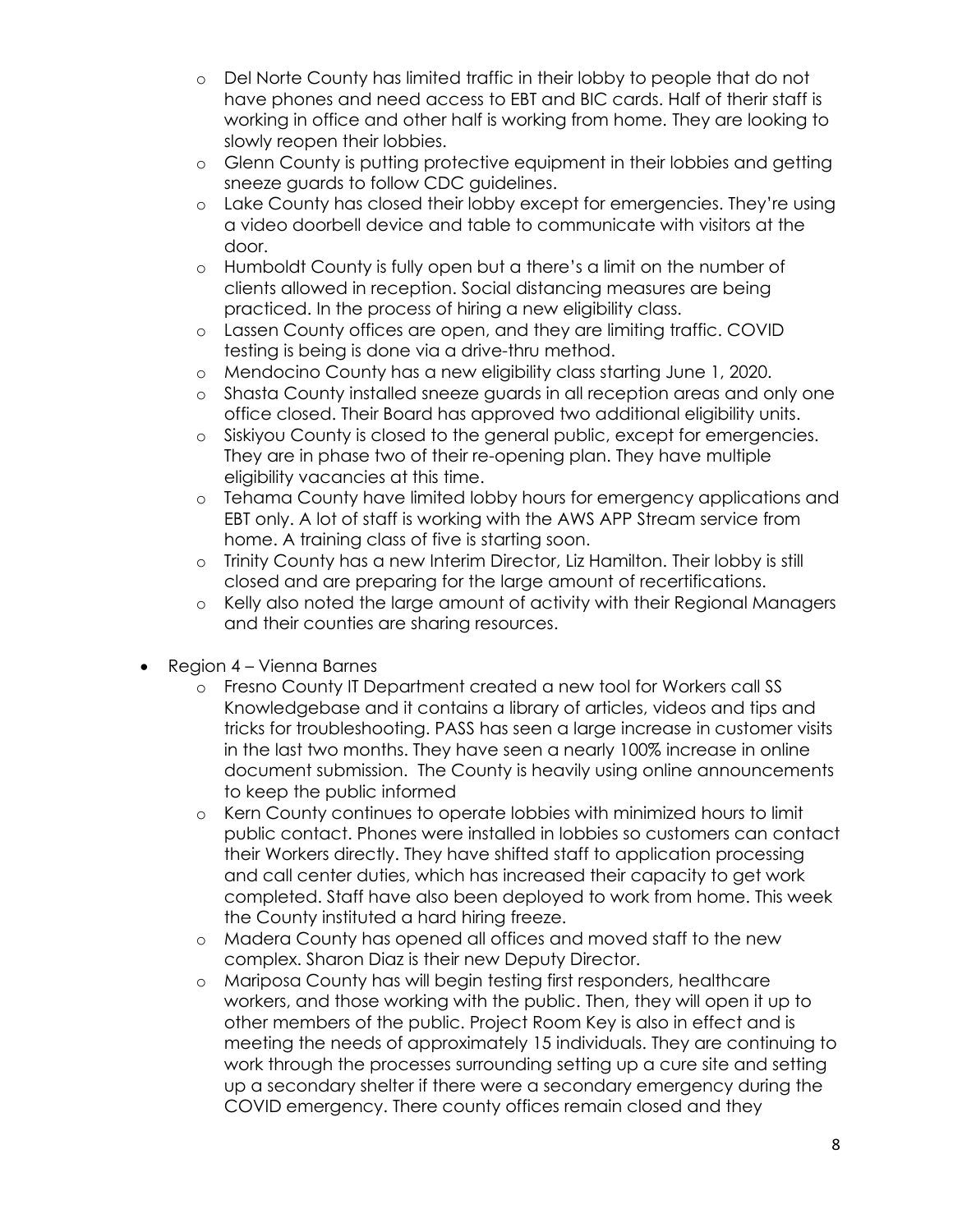continue to telework. A proposal has been submitted to CDSS to participate in the Restaurant Meals Program.

- o Merced County contact center went live in early April and they're using AppStream
- o Stanislaus County developed more staff to telecommuting and their agency remains closed, with the exception of the Access Center for Homeless and Immediate Need. The number of applications has doubled, and a new group was developed to review expedited and immediate need issues.
- Region 5 Rocio Aguiniga
	- o Riverside County is getting ready to reopen and the training team is working on tools and videos for self-service tools.
	- o San Bernardino County reported that they cut-over to AWS Connect and they have seen an improvement to Call Center performance by 27% and a decrease in the abandonment rate by 25%. The average speed of answer decreased by 7%.
	- o San Diego County has seen an increase in performance and have increased the number of staff that are teleworking by 71%. Daily attendance by staff has improved by 8%. The average speed of answer for calls increased by 92%. Number of calls increased by 29% from February to April.

Michele Peterson reported that MBSAC COLA is targeted for implementation June 11, 2020, but the planning is still being finalized.

- Region 6 Winna Crichlow & Vicki Moore
	- o Los Angeles is working on their reopening plan, which will include social distancing.
	- o Approximately 5% of workforce were teleworking, but that has increased to approximately 40%.
	- o Vicki 60% of DCFS staff are working from home. Changes directed by Governor Newsome have been instituted, but it is a challenge due to the limited timeframe and lack of system automation. The Department has rented Air BnBs kids that have tested positive for COVID-19 and the available flexible funding is being used to pay for staffing the facilities.

#### **19. JPA Board May Meeting Overview**

• John Boule reviewed the agenda for the next meeting, which is scheduled for May 29, 2020.

#### **20. Planning for June 2020 Virtual Conference**

• John Boule discussed the planning for the June 2020 Virtual Conference.

#### **21. Adjourn Meeting**

• Co-Chair, Luther Evans, adjourned the meeting at 11:56 a.m.